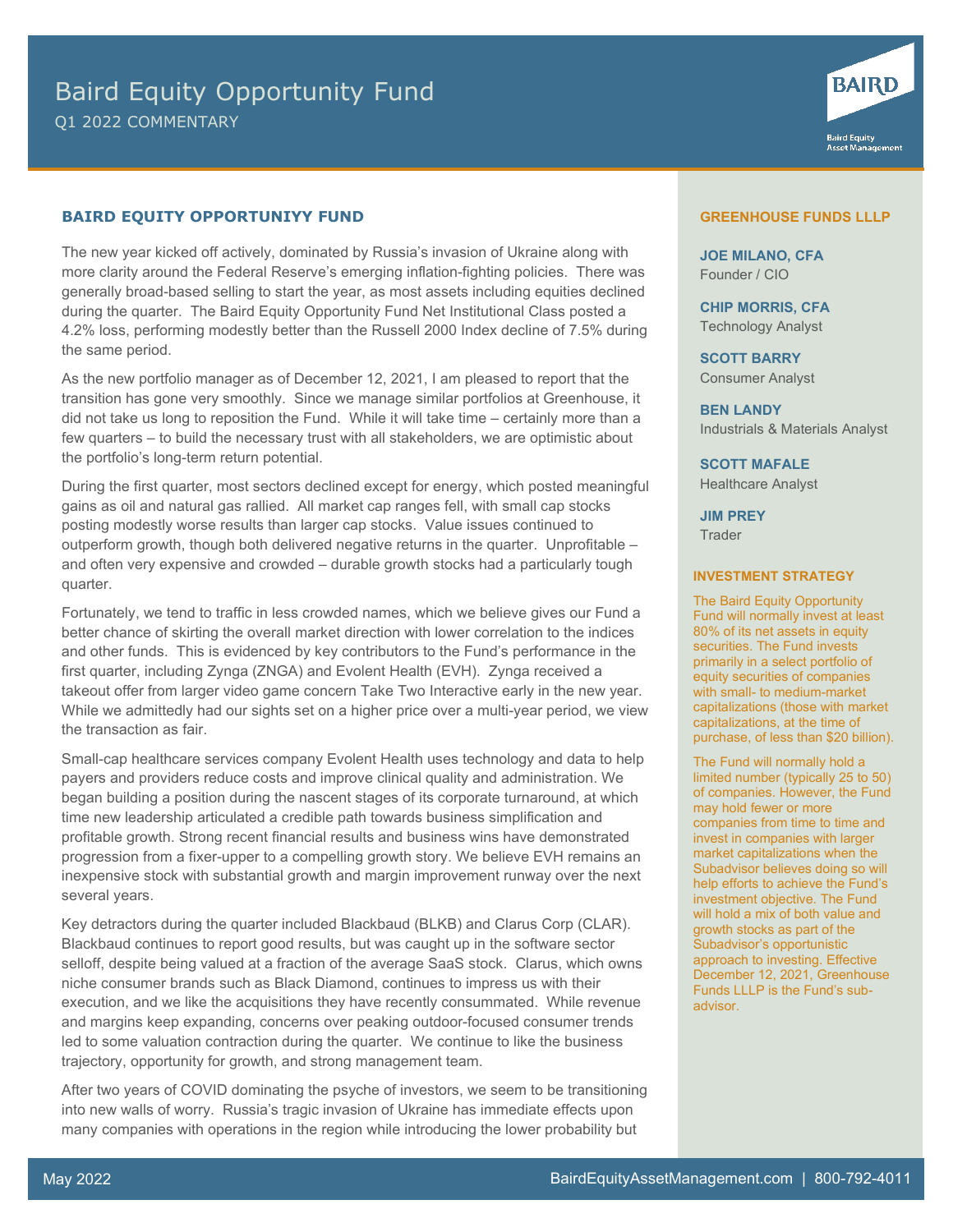legitimate fear of an expanding war throughout Europe. We offer no keen insight into the ultimate direction of a madman's war, other than to suggest that Russia will almost certainly be an outcast on the international stage for many years, regardless of outcome. This could have lasting impacts on the energy and agricultural sectors in particular, areas in which we are well-versed.

Beyond the heartbreaking situation in Ukraine, the world's new focus on fighting inflation could also have long-lasting impacts. The Federal Reserve, in particular, seems to suddenly appreciate the risks of enduring, entrenched inflation, and has articulated a path to both raising interest rates and reducing the size of its bloated balance sheet. While equity markets have generally taken this policy pivot in stride, we view this shift as potentially game changing.

The lessons of monetary policy over the past fifty years makes one thing abundantly clear: when the Federal Reserve maintains low interest rates for too long, bad things tend to happen in financial markets. During the 1970's, the Fed kept interest rates too low even in the face of accelerating inflation, from 3% in 1973 to 10% by the end of the decade. This led to a lost decade of equity market returns before Paul Volcker took the bold step to fight inflation by significantly raising interest rates.

More than a decade later, Fed Chair Alan Greenspan planted the seeds of the "Fed put" with his interest rate cuts beginning in 1995. As investor enthusiasm built, he sent various warning shots, including during the summer of 1998. Despite helping to curtail the very investor exuberance that he identified himself, Greenspan responded to a market swoon by again cutting rates in the months that followed. By early 2000, price inflation was beginning to pick up and the Fed no longer had asset inflation without rising consumer prices. The six rate hikes needed in 1999-2000 may not have caused the Tech Wreck of the early 2000's but were likely a contributing factor.

After the terrorist attacks on September 11, 2001, Greenspan again cut rates and held them at low levels through 2004, helping to fuel the housing bubble in the mid-2000's. After Greenspan retired in 2006, Ben Bernanke recognized that inflation was becoming a problem and began to raise rates. We all know how that ended in 2008, with the bursting of the housing bubble and implosion of the subprime credit market causing the Great Financial Crisis.

Whether it was the lost decade of the 1970's, the popping of the tech bubble in the 1990's, or the Great Financial Crisis in the 2000's, all could be traced back to the same common theme of the Federal Reserve keeping monetary policy too loose for too long under the belief that they could achieve asset inflation without driving price inflation. Each time in history that the Fed thought it could have its cake and eat it too, it has proven a flawed assumption. And each time, the Fed has put itself in the uncomfortable position of choosing between the lesser of two evils – fighting price inflation at the cost of deflating pumped-up asset prices or allowing painful price inflation to run rampant and drive asset valuations higher.

Understanding history can be a blessing and a burden alike. For much of the past decade, investors who heeded the rhymes of history have been penalized for not significantly raising their risk appetite while the Fed embarked on the same failed policies of the past. Now, a changing monetary policy regime is upon us. Whether we will look back on the past few years as another bubble – in U.S Treasuries and unprofitable, durable growth stocks – is not ours to call, and only time will tell. Regardless, we would anticipate elevated equity market volatility for as long as the Fed is tightening.

Throughout our history, we believe Greenhouse has navigated well without taking reckless risks, capturing returns in often lonely, idiosyncratic ideas built upon a foundation of attractive risk-reward. Perhaps our results could have been generated with less sweat had we accepted the Fed's invitation to throw caution to the wind, but we might also have lost our investing discipline along the way. Our consistent process leaves us with high hopes for the eclectic group of names that make up the portfolio, and we feel well prepared for a changing investing backdrop.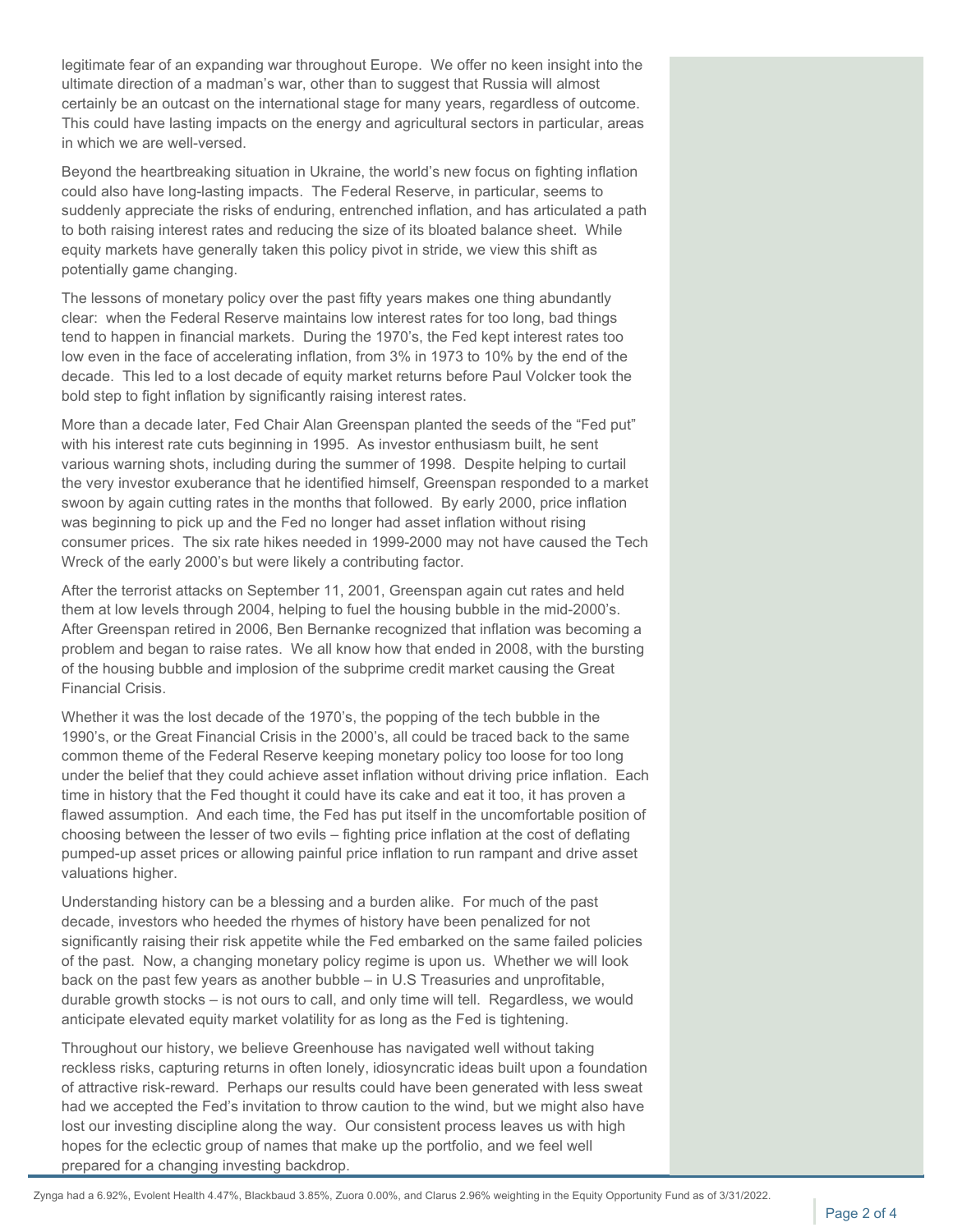We continue to anticipate equity markets to be more challenging in 2022 than prior years. With the Fed so far having only raised interest rates once this year, and with quantitative tightening having not yet begun, we think valuations and investor sentiment have not yet fully embedded the changing monetary policy regime. Perhaps more importantly, we see fundamentals this year broadly challenged by slowing global growth, rising labor and commodity costs, higher borrowing costs, and uncertainties emanating from still-disrupted supply chains and the war in Ukraine. Simply put, for the first time in many years, we see a more challenging backdrop for corporate fundamentals.

With challenges come opportunities. We will be consistent in our approach, seeking out what we think are the best risk-reward ideas within the smaller cap universe. We look forward to updating our perspectives as the year progresses.

Respectfully,

Joe Milano